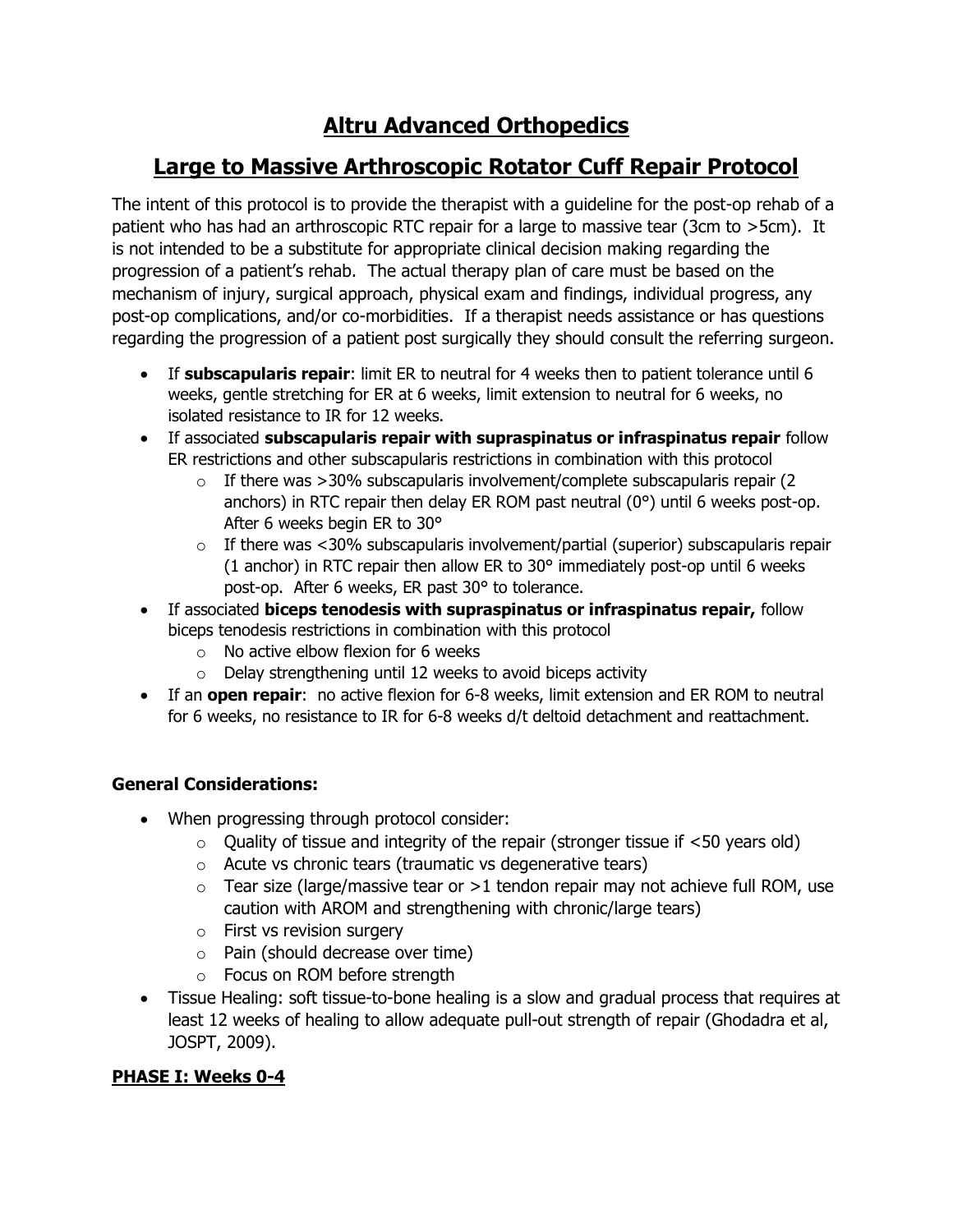Goals:

- Maintain integrity of the repair
- Decrease pain and inflammation
- Gradually increase PROM
- Educate patient regarding posture, joint protection, positioning, hygiene, incision care, etc.

Precautions:

- Avoid active muscle contraction for **6 weeks**, no lifting, carrying, pushing, pulling, driving
- No active shoulder flexion, extension, abduction, IR/ER
- No aggressive stretching or sudden movements
- Watch for signs of infection, pressure from sling

Immobilization:

• Sling with pillow for a minimum of 6 weeks, except for exercises and hygiene

Therapeutic Exercise:

- 1. Gentle PROM
	- $\circ$  Supine flexion within tolerance
	- o Supine scaption/abduction within tolerance
	- $\circ$  Supine IR/ER to tolerance with arm at side
- 2. AROM
	- o Elbow, wrist, hand
		- Avoid elbow flex and ball/putty squeeze if biceps repair or tenodesis
	- o Cervical and thoracic spine if needed
- 3. Pendulum exercises
- 4. Scapular Stabilization with sling on
	- o Elevation/depression
	- o Retraction/protraction
	- o Posture/scapular positioning

Modalities:

- Cryotherapy/ice for pain and inflammation
	- o 15-20 minutes every 2 hours for first week
- IFC/TENs for pain relief prn

#### **PHASE II: Weeks 5-8**

Goals:

- Gradually increase full PROM by 6-8 weeks
- Gradually perform AAROM progressing to AROM to restore motion without compensation
- Decrease pain and inflammation
- Reestablish dynamic shoulder stability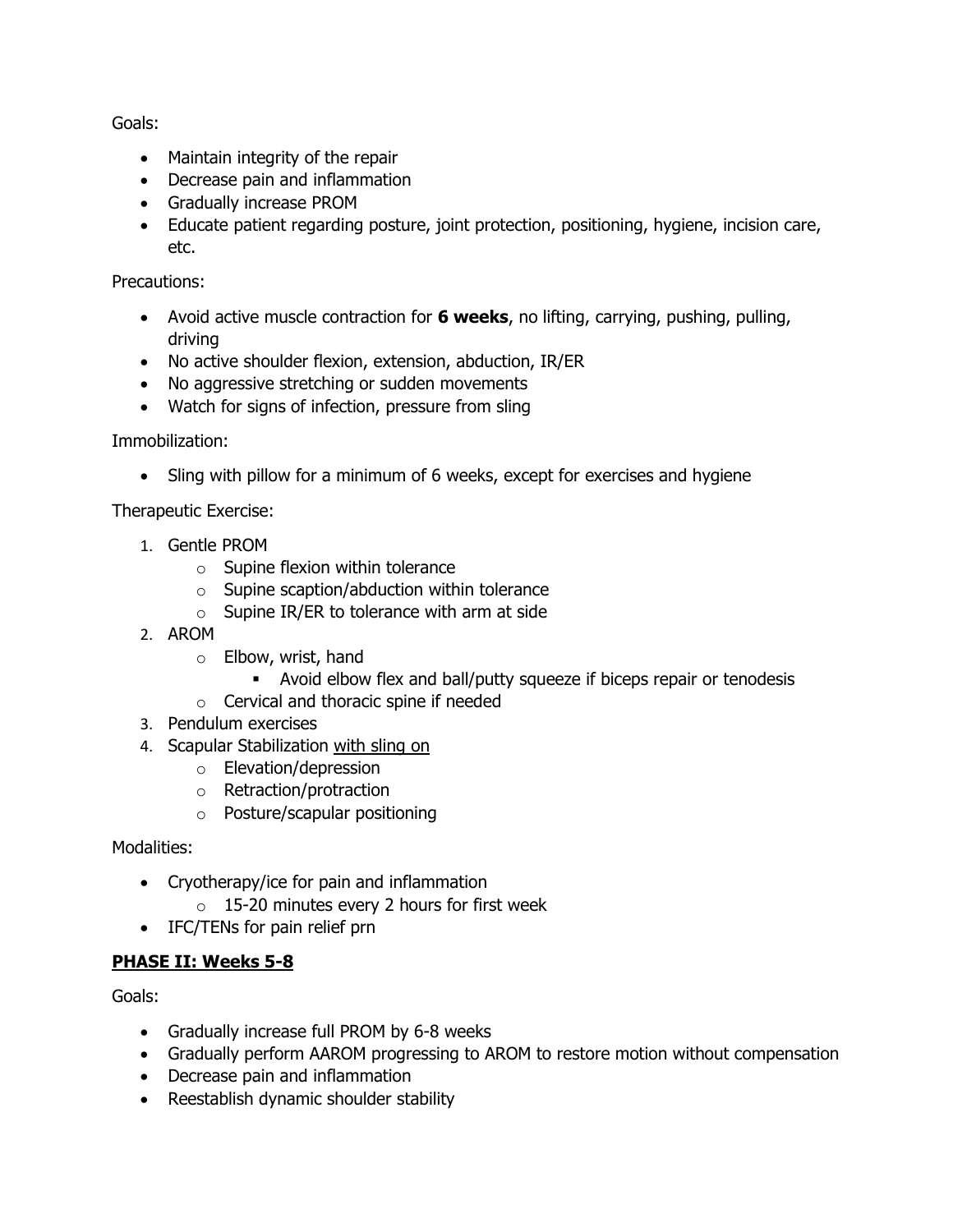Precautions:

- Avoid active muscle contraction for **6 weeks**, no lifting, carrying, pushing, pulling, driving
- Watch for signs of infection, pressure from sling
- Avoid stress to anterior RTC (behind the back movements)
- Emphasize PROM before AROM
- Avoid impingement with exercises

## Immobilization:

- Sling with pillow for a minimum of 6 weeks, except for exercises and hygiene
- Need surgeon approval to discontinue

## Therapeutic Exercise:

- 1. PROM
	- Continue with previous exercises as needed
	- Supine ER and IR to 45°, in neutral plane to 45-90° of abduction plane
	- Supine flexion to 150°
	- Abduction to 45-90°
- 2. AAROM
	- Pulleys flexion only, advance as tolerated
	- Supine ER 45-60°, in scapular plane
	- Supine flexion 90-120° with cane
- 3. At 6 weeks initiate submax pain-free isometrics in neutral position with towel roll
	- Flexion, extension, abduction/adduction all with elbow bent
	- IR and ER in scapular plane
	- Elbow flex
- 4. Scapular isometrics
- 5. At 6 weeks initiate rhythmic stabilization: neutral shoulder position
- 6. At 6 weeks initiate closed kinetic chain exercises
	- Advance difficulty as control is restored
	- Progress gradually

#### Manual Therapy:

- Scar/soft tissue mobilization prn
- Inferior and posterior glenohumeral joint and capsular mobs prn

#### Modalities:

- Cryotherapy/ice for pain and inflammation
- E-stim prn

# **PHASE III: Weeks 9-16**

Goals:

• Gradually restore full AROM by 10-12 weeks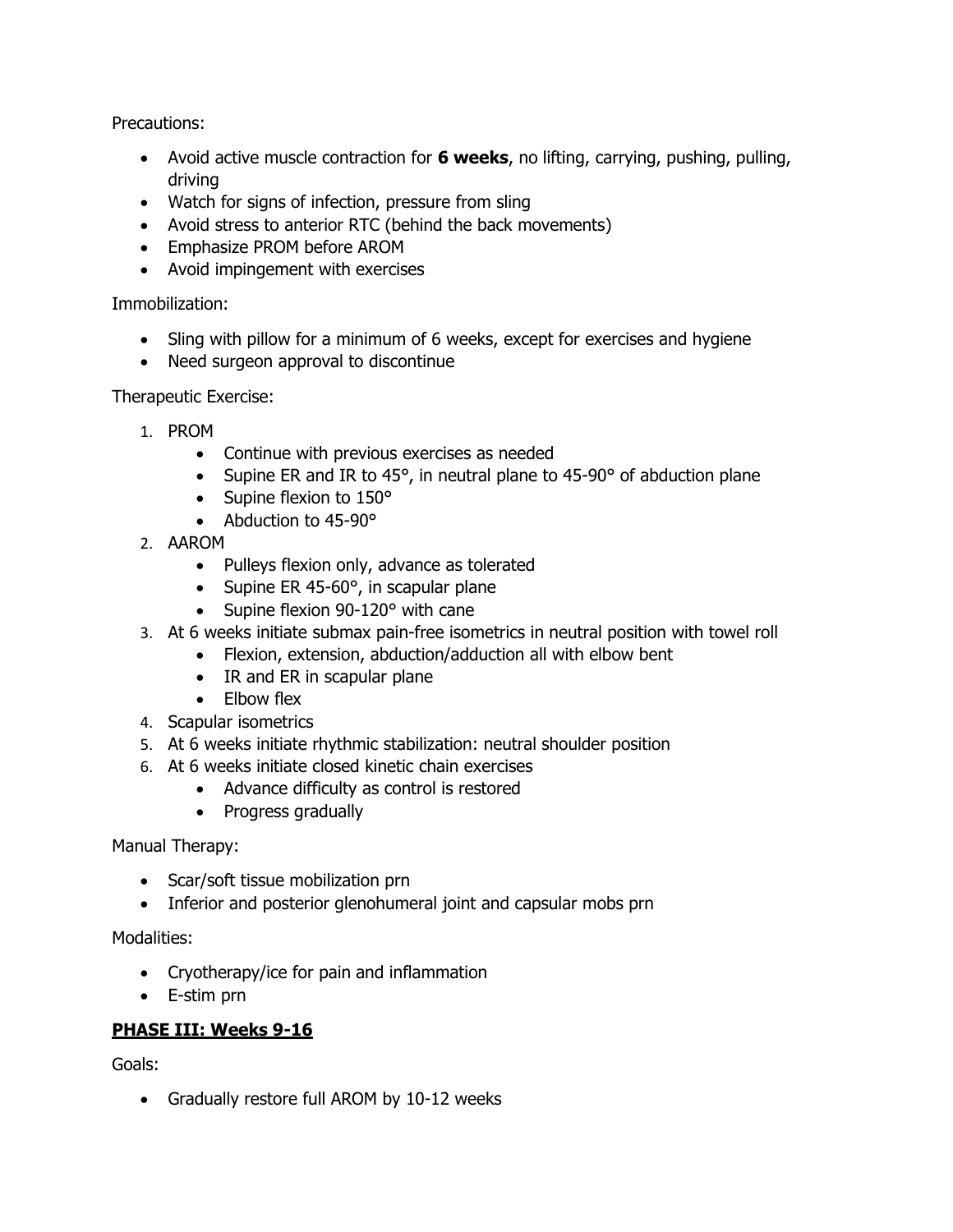- Maintain full PROM
- Gradually increase strength and proprioception
- Initiate light functional activities/ADLs and proprioception activities below shoulder height

Precautions:

- No sudden movements with affected arm
- Avoid stress to anterior RTC (behind the back movements)
- Emphasize PROM before AROM
- Avoid impingement with exercises

Therapeutic Exercise:

- 1. Continue with Phase II exercises
- 2. PROM
	- IR stretch (posterior capsule sleeper stretch)
	- ER in 90° abduction
- 3. AAROM
	- Full supine flexion advancing to standing in pain-free range
	- Supine ER 75°, in 90° abduction plane
- 4. AROM
	- IR/ER supported in neutral plane, no resistance
- 5. Initiate light isotonic strengthening at week 12-16 depending on pt's progress and repair

\*Pt must be able to elevate arm without compensation prior to initiating isotonics.\*

- o Theraband or tubing exercises
	- Resisted extension, IR (use towel roll) and Adduction
	- **·** Initiate ER (use towel roll) gradually
- o Prone
	- Row to neutral arm position
	- Horizontal abduction
	- **Extension with elbow flexed to 90°**
- o Elbow flexion and extension
- 6. Rhythmic stabilization in 90° flexion
- 7. Closed kinetic chain exercises
	- o Advance difficulty as control is restored
	- o Increase elevation

Manual Therapy:

- Scar/soft tissue mobilization prn
- Inferior and posterior capsule stretch/mobs prn

Modalities:

- Cryotherapy/ice for pain and inflammation prn
- E-stim prn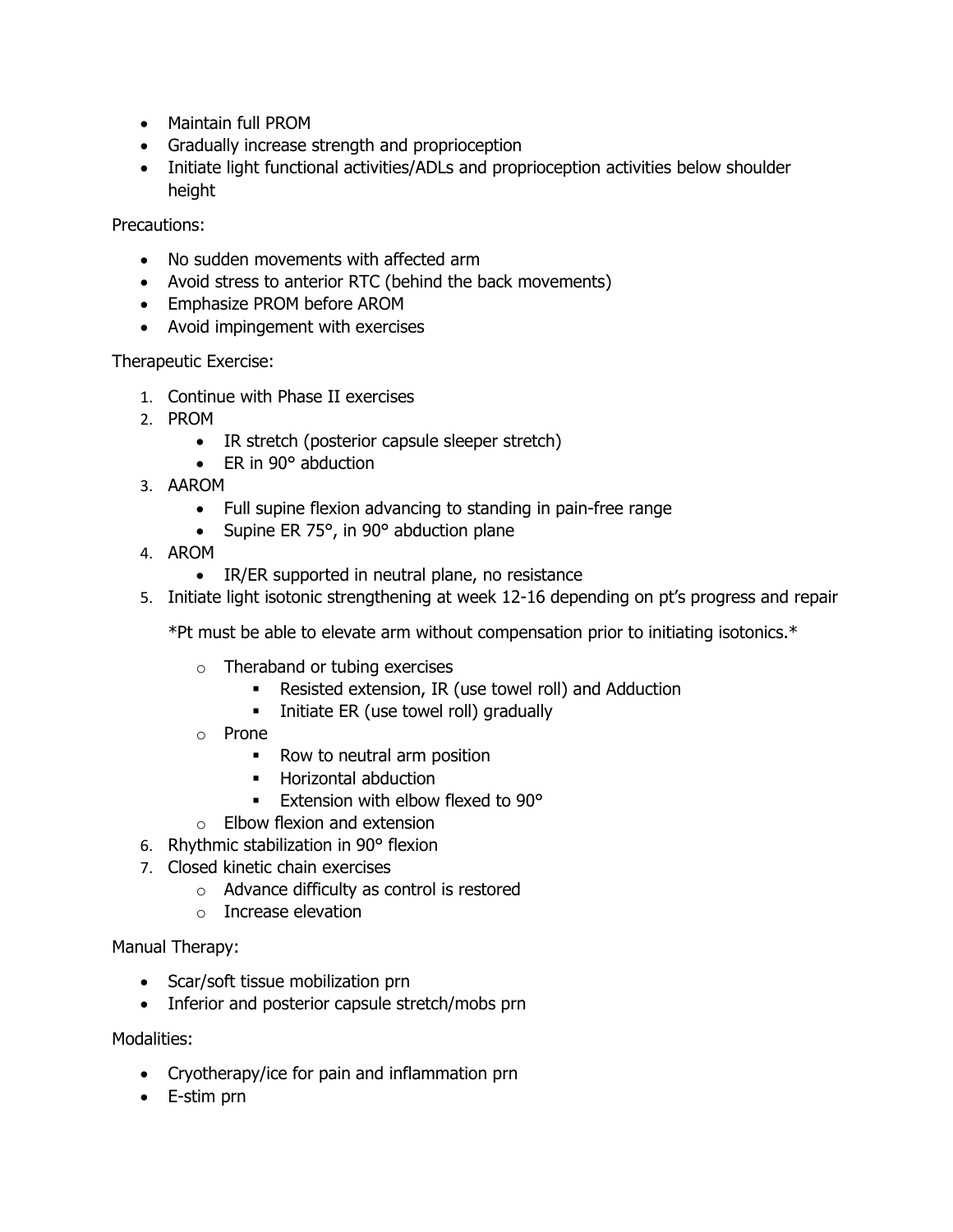## **PHASE IV: Weeks 17-24**

Goals:

- Full pain-free AROM
- Maintain integrity of the repair
- Improve scapulohumeral rhythm, muscle strength and power
- Enhance functional use of UE

Precautions:

- No sudden movements with affected arm
- Avoid stress to anterior RTC (IR with/without extension)
- Avoid impingement with exercises

Therapeutic Exercise:

- 1. Continue Phase III exercises
- 2. ROM and stretching
	- self-capsule stretches
	- Posterior capsule sleeper stretch
- 3. AROM
	- Side lying ER and abduction- Progress into light resistance
	- Standing shoulder flexion in pain-free ROM with good scapular mechanics
		- Flexion in standing to 90°
		- Scaption with ER to 90°
		- Lateral raise to 90°
		- Abduction to 90°
- 4. Rhythmic stabilization progressing 90° to 125° flexion, and ER/IR at multiple angles
- 5. Closed kinetic chain exercises with increased difficulty
	- $\circ$  Scapular clock 30° advancing to 45° of shoulder scaption
		- **•** Depression, elevation, protraction, retraction
	- o Wall push-ups in pain free ROM in the forward flexed or scaption position

Manual Therapy:

- Scar/soft tissue mobilization prn
- Glenohumeral mobs prn

Modalities:

- Cryotherapy/ice for pain and inflammation prn
- E-stim prn

#### **PHASE V: Weeks 25+**

Goals:

- Full pain-free AROM
- Improve scapulohumeral rhythm, muscle strength, power, and proprioception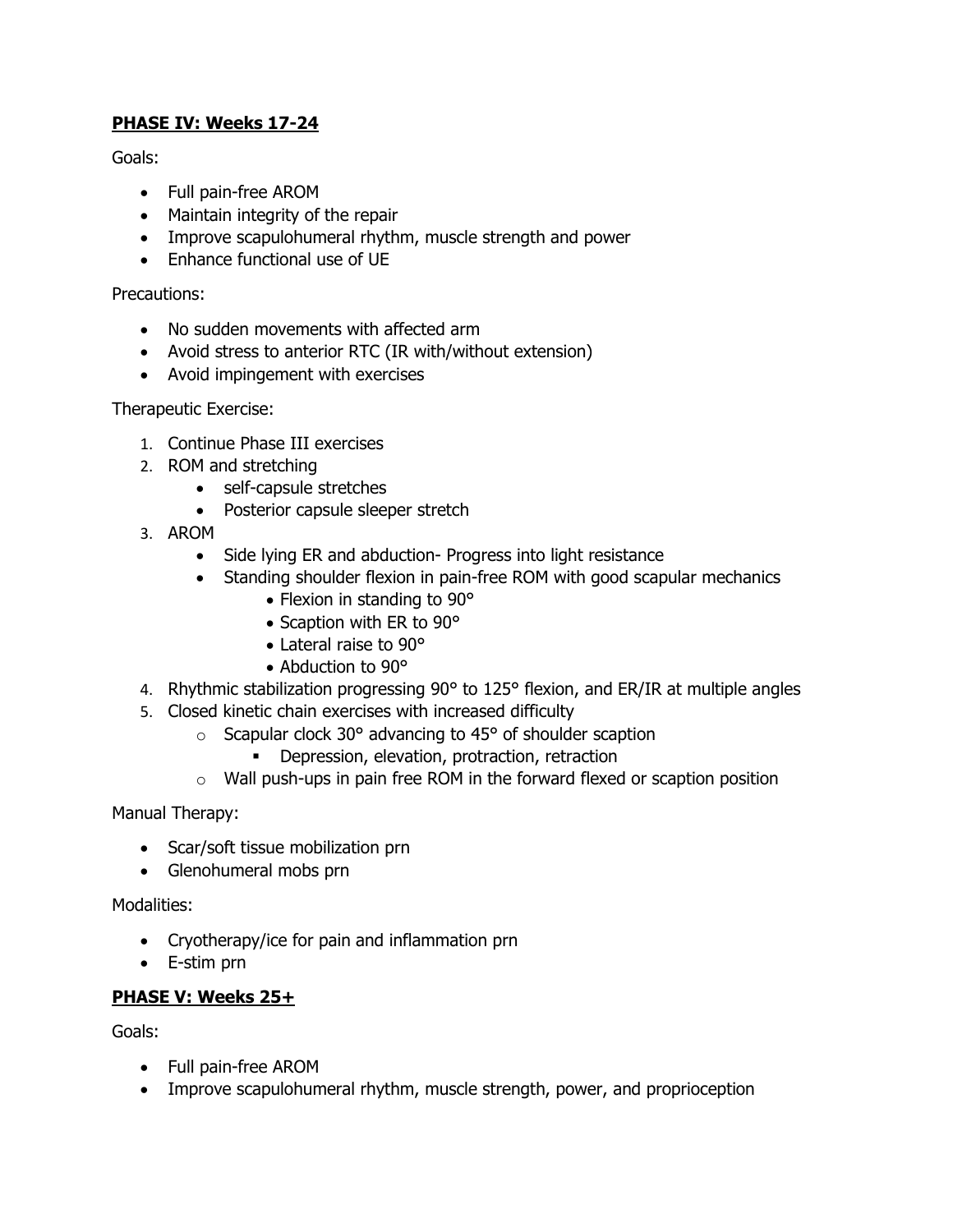- 80% strength of uninvolved U/E for shoulder testing with Dynamometer
- Gradually return to all functional activities/ADLs and work/sport activities
- Weeks 24-34 gradual return to strenuous work activities and recreational sports activities

Precautions:

- Avoid pain during or after activities or exercises, this indicates too much load or stress on the arm
- Resisted abduction beyond 70° should be avoided until IR/ER is 25% or less deficit compared to uninvolved side

Therapeutic Exercise:

- 1. Continue phase 4 exercises
- 2. Continue ROM and stretching to maintain full ROM
- 3. Progress strengthening exercises
	- o Flexion to 90°
	- $\circ$  Scaption with ER through available range
	- o Abduction to 90°
- 4. Wall washes in PNF patterns
- 5. Theraball UE weight bearing activity
- 6. Balance board exercises in standing progressing to push up position
- 7. Humeral head stabilization exercises
	- $\circ$  Serratus anterior and infraspinatus training
- 8. Inertia Training
	- o Flexion and extension to 45°
	- $\circ$  Light IR/ER with arm adducted to side with resistance of TheraBand
- 9. Progress proprioception- closed chain exercises
	- o Wall dribble, ball toss
	- o Plyometric training
		- **•** Progressing from double arm short-lever arm below 90° to single-arm long-lever arm above 90° and should mimic a functional activity
- 10. Initiate conditioning program- sport/work-specific strengthening activities
- 11. Can return to swimming
	- $\circ$  Elbow on kick board at 4 months
	- $\circ$  Breast stroke at 5 months
	- $\circ$  Crawl stroke at 6 months
- 12. Initiate golf at 6 months
- 13. Initiate tennis/racquetball at 6-8 months
- 14. Progress to moderate functional activities

# **Criteria for D/C from therapy:**

- **Pain-free AROM and strength, sufficient to meet daily needs**
- **Independent home exercise program to be done at least 4 times per week for 12 months (Including stretching and strengthening)**